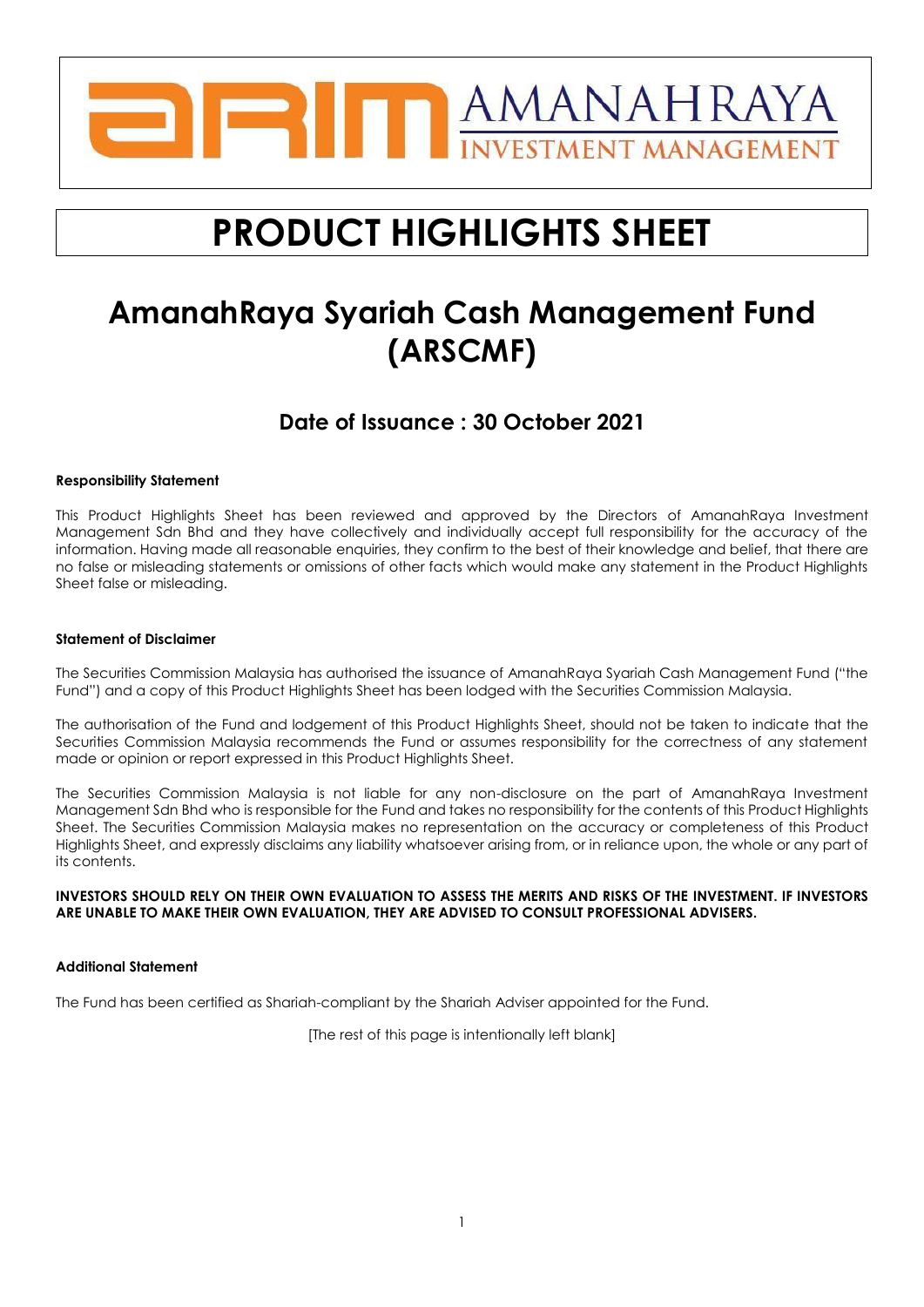**This Product Highlights Sheet only highlights the key features and risks of this Fund. Investors are advised to request, read and understand the Prospectus of the Fund before deciding to invest.**

### **PRODUCT HIGHLIGHTS SHEET**

## **AMANAHRAYA SYARIAH CASH MANAGEMENT FUND (ARSCMF)**

#### **Brief Information on the Product**

#### **1. What is this product about ?**

AmanahRaya Syariah Cash Management Fund (ARSCMF) is an Islamic money market fund issued by AmanahRaya Investment Sdn Bhd that aims to provide a regular\* stream of income by investing in Islamic short-term debentures, Islamic money market instruments and placement in Islamic short-term deposits.

Note:

\* The Fund endeavors to distribute income (if any) on a monthly basis by way of reinvestment in the form of additional *units depending on the performance of the fund.*

*This is neither a capital protected nor capital guaranteed fund.*

#### *ANY MATERIAL CHANGE TO THE INVESTMENT OBJECTIVE OF THE FUND WOULD REQUIRE UNIT HOLDER'S APPROVAL*

#### **Product Suitability**

#### **2. Who is this product suitable for ?**

The Fund is primarily suitable for low risk investors who generally conservative, seek capital preservation, risk averse and prefer a short-term investment horizon.

#### **Investors should consult their financial advisers if in doubt whether this product is suitable for them.**

#### **Key Product Features**

#### **3. What am I investing in ?**

| <b>Fund Category/Type</b> | Islamic Money Market Fund / Income                                                                                                                                                                                                                                                                                                                                                                                                                                                                                                                                                                                                                                                                                                                                                                                                                                                                                                     |  |  |
|---------------------------|----------------------------------------------------------------------------------------------------------------------------------------------------------------------------------------------------------------------------------------------------------------------------------------------------------------------------------------------------------------------------------------------------------------------------------------------------------------------------------------------------------------------------------------------------------------------------------------------------------------------------------------------------------------------------------------------------------------------------------------------------------------------------------------------------------------------------------------------------------------------------------------------------------------------------------------|--|--|
| <b>Benchmark</b>          | Maybank Islamic Overnight Repo Rate                                                                                                                                                                                                                                                                                                                                                                                                                                                                                                                                                                                                                                                                                                                                                                                                                                                                                                    |  |  |
| Investment strategy       | The Fund's activities shall be conducted strictly in accordance with the principles of<br>Shariah and shall be monitored by the Shariah Adviser.<br>The Fund is an Islamic money market fund that is actively managed to provide                                                                                                                                                                                                                                                                                                                                                                                                                                                                                                                                                                                                                                                                                                       |  |  |
|                           | regular <sup>*</sup> income stream to unit-holders. The investments of the Funds are largely<br>confined to placement of Islamic short-term deposit instruments with Islamic financial<br>institutions, short-term Sukuk issues by the Malaysian government, government-<br>backed agencies, Bank Negara Malaysia, Malaysian corporations and Islamic<br>money market instruments. Short-term Sukuk issued by Malaysia corporations must<br>carry a minimum credit rating of AA3 by RAM or AA- by MARC or its equivalent by<br>any other recognized credit rating agencies. The Fund's investment in Islamic money<br>market instruments may include Islamic commercial paper of companies carrying a<br>minimum short-term credit rating of P1 by RAM or MARC-1 by MARC or its equivalent<br>by any other recognised credit rating agency.<br>Note:<br>*The Fund endeavors to distribute income (if any) on a monthly basis by way of |  |  |
|                           | reinvestment in the form of additional units depending on the performance of the<br>Fund.                                                                                                                                                                                                                                                                                                                                                                                                                                                                                                                                                                                                                                                                                                                                                                                                                                              |  |  |
| Launch date               | 10 October 2017                                                                                                                                                                                                                                                                                                                                                                                                                                                                                                                                                                                                                                                                                                                                                                                                                                                                                                                        |  |  |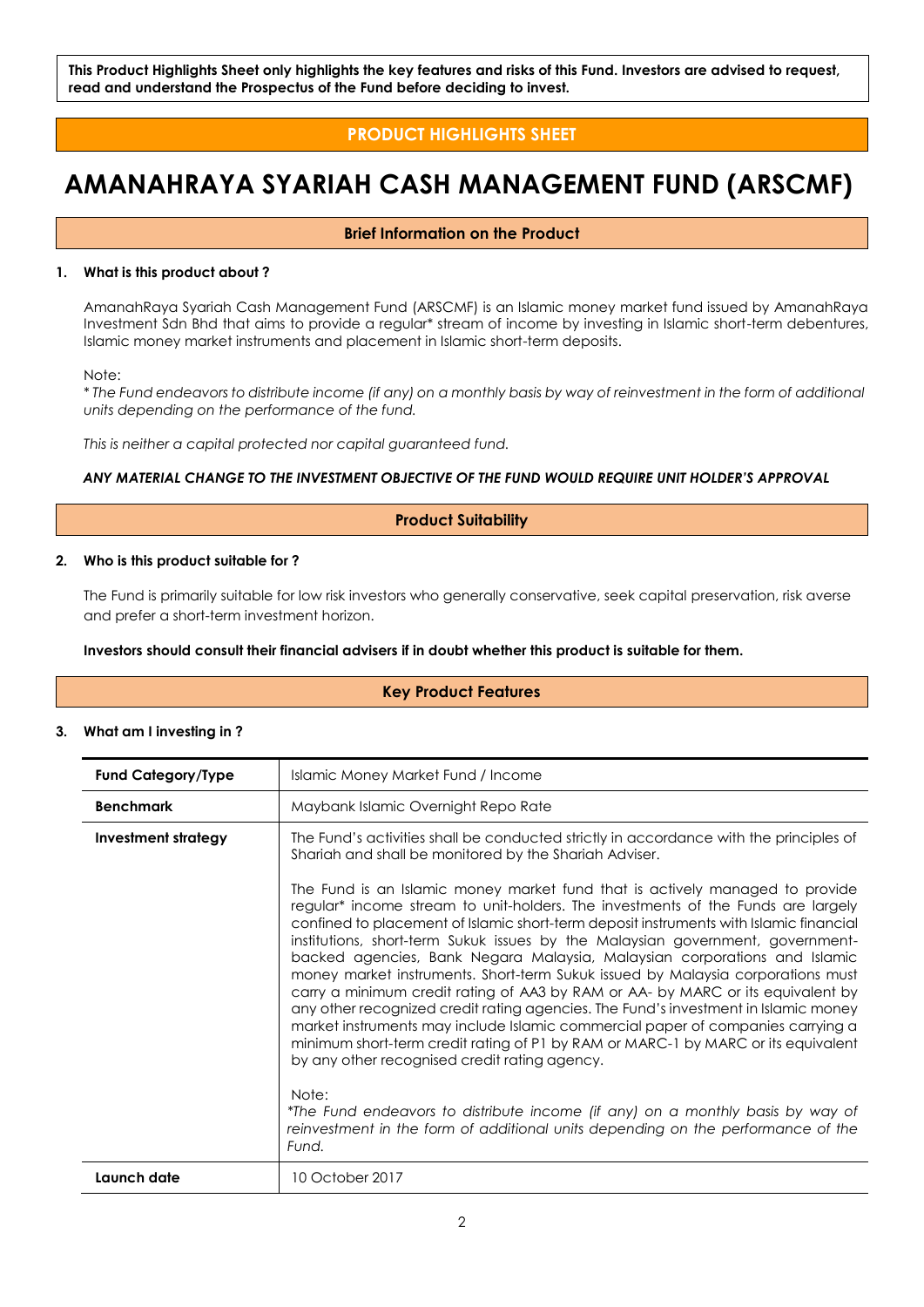| Financial year-end  | 30 April                                                                                                                                                                   |
|---------------------|----------------------------------------------------------------------------------------------------------------------------------------------------------------------------|
| Distribution policy | The Fund endeavors to distribute income (if any) on a monthly basis by way of<br>reinvestment in the form of additional units depending on the performance of the<br>Fund. |

#### **4. Who am I investing with ?**

| <b>Manager &amp; Investment</b><br>Manager | AmanahRaya Investment Management Sdn Bhd ("ARIM") is a licensed asset<br>management company under the Capital Markets and Services Act 2007 and a<br>wholly-owned subsidiary of Amanah Raya Berhad.                                                                                              |  |  |
|--------------------------------------------|--------------------------------------------------------------------------------------------------------------------------------------------------------------------------------------------------------------------------------------------------------------------------------------------------|--|--|
|                                            | With effect from 21 January 2010, ARIM has taken over the role of the Manager for<br>the Fund from Amanah Raya Unit Trust Management Sdn Bhd ("ARUTM"). Over the<br>years, ARIM has invested vast resources in building up its infrastructure to provide a<br>top notch fund management service. |  |  |
|                                            | ARIM also has wealth of experience and competency in managing multiple asset<br>classes, for both Ringgit and non-Ringgit based investments, which include but not<br>limited to equity, fixed income, unit trust, property, structured products and private<br>equity.                          |  |  |
| <b>Trustee</b>                             | <b>PB Trustee Services Berhad</b>                                                                                                                                                                                                                                                                |  |  |
| <b>Shariah Advisor</b>                     | <b>BIMB Securities Sdn Bhd</b>                                                                                                                                                                                                                                                                   |  |  |

## **Key Risks**

#### **5. What are the key risks associated with this product ?**

#### **General Risks**

| <b>Market Risk</b>      | Market risk refers to the possibility that an investment will lose value because of a<br>general decline in financial markets, due to economic, political and/or other factors,<br>which will result in a decline in the fund's NAV.                                                                                                                                                                                                                                                                                                                                                                                                                                                                  |  |  |
|-------------------------|-------------------------------------------------------------------------------------------------------------------------------------------------------------------------------------------------------------------------------------------------------------------------------------------------------------------------------------------------------------------------------------------------------------------------------------------------------------------------------------------------------------------------------------------------------------------------------------------------------------------------------------------------------------------------------------------------------|--|--|
| Liquidity Risk          | Liquidity risk refers to the ease of liquidating an asset depending on the asset's<br>volume traded in the market. If the fund holds assets that are illiquid, or are difficult<br>to dispose of, the value of the fund will be negatively affected when it has to sell such<br>assets at unfavourable prices.                                                                                                                                                                                                                                                                                                                                                                                        |  |  |
| <b>Inflation Risk</b>   | This is the risk that investors' investment in the unit trust fund may not grow or generate<br>income at a rate that keeps pace with inflation. This would reduce investors'<br>purchasing power even though the value of the investment in monetary terms has<br>increased.                                                                                                                                                                                                                                                                                                                                                                                                                          |  |  |
| Manager's Risk          | This risk refers to the day-to-day management of the fund by the manager which will<br>impact the performance of the fund. For example, investment decisions undertaken<br>by the manager, as a result of an incorrect view of the market or any non-<br>compliance with internal policies, investment mandate, the deed, relevant law or<br>guidelines due to factors such as human error or weaknesses in operational process<br>and systems, may adversely affect the performance of the fund.                                                                                                                                                                                                     |  |  |
| Credit and Default Risk | Credit risk relates to the creditworthiness of the issuers of the debt instruments/sukuk<br>and their expected ability to make timely payment of interest/profit and/or principal.<br>Any adverse situations faced by the issuer may impact the value as well as liquidity<br>of the debt instrument/ sukuk. In the case of rated debt instruments/ sukuk, this may<br>lead to a credit downgrade. Default risk relates to the risk that an issuer of a debt<br>instrument/ sukuk either defaulting on payments or failing to make payments in a<br>timely manner which will in turn adversely affect the value of the debt instruments/<br>sukuk. This could adversely affect the value of the fund. |  |  |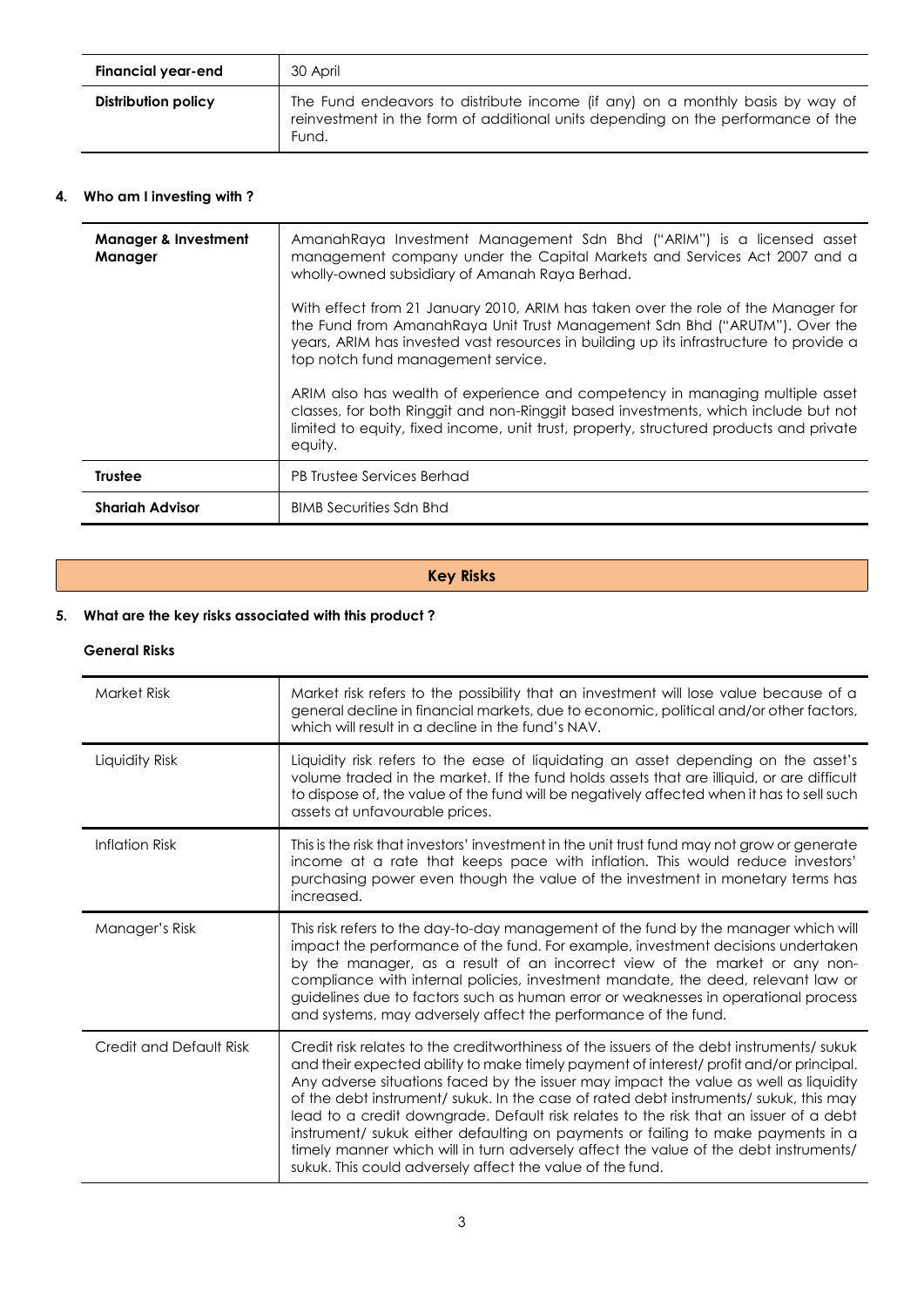| Loan Financing Risk | This risk occurs when investors take a loan/financing to finance their investment. The<br>inherent risk of investing with borrowed money/ financing includes investors being<br>unable to service the loan repayments/ financing payments. In the event units are<br>used as collateral, an investor may be required to top-up the investors' existing<br>instalment if the prices of units fall below a certain level due to market conditions.<br>Failing which, the units may be sold at a lower net asset value per unit as compared<br>to the net asset value per unit at the point of purchase towards settling the loan/<br>financing. Investors who intend to finance an investment in Islamic fund, or for that<br>matter any Shariah-compliant investment, are advised to seek for Islamic financing<br>to finance their investment. |
|---------------------|------------------------------------------------------------------------------------------------------------------------------------------------------------------------------------------------------------------------------------------------------------------------------------------------------------------------------------------------------------------------------------------------------------------------------------------------------------------------------------------------------------------------------------------------------------------------------------------------------------------------------------------------------------------------------------------------------------------------------------------------------------------------------------------------------------------------------------------------|
|                     |                                                                                                                                                                                                                                                                                                                                                                                                                                                                                                                                                                                                                                                                                                                                                                                                                                                |

#### **Specific Risks**

| Default Risk       | Default risk arises when an issuer is unable to service any periodic obligations,<br>e.g. profits payments and/or pay the principle amount when due. In such cases,<br>investors will suffer significant losses.<br>This risk can be mitigated by investing in Sukuk, carrying a minimum rating of AA3 by<br>RAM or AA- MARC or its equivalent by any other recognised credit rating agencies<br>or a minimum short-term credit rating of P1 by RAM or MARC-1 by MARC or its<br>equivalent by any other recognised credit rating agency. This risk is also mitigated by<br>credit analysis conducted by the Manager to determine the issuer's ability to service<br>promised payments.                                                                                                                                                                                                                                                                                                                                                                                                                                                                                                       |
|--------------------|----------------------------------------------------------------------------------------------------------------------------------------------------------------------------------------------------------------------------------------------------------------------------------------------------------------------------------------------------------------------------------------------------------------------------------------------------------------------------------------------------------------------------------------------------------------------------------------------------------------------------------------------------------------------------------------------------------------------------------------------------------------------------------------------------------------------------------------------------------------------------------------------------------------------------------------------------------------------------------------------------------------------------------------------------------------------------------------------------------------------------------------------------------------------------------------------|
| Interest Rate Risk | Sukuk investors are exposed to interest rate risk. Changes in the level of interest rates<br>will cause valuation for sukuk to change inversely. This risk can largely be eliminated<br>by holding the Shariah-compliant instruments until maturity, thereby locking in price<br>and yields. However, whether the Fund will hold any Shariah-compliant instrument<br>until maturity will depend on the actual and expected changes in interest rates. The<br>Fund also manages interest rate risk by considering each Shariah-compliant<br>instrument's sensitivity to interest changes as measured by its duration. When interest<br>rates are expected to increase, the Fund would switch to Shariah-compliant<br>instruments with lower duration that are less sensitive to interest rate changes. (Note:<br>Interest rate is a general economic indicator that will have the impact on the<br>management of the Fund regardless of whether it is a Shariah-compliant fund or<br>otherwise. It does not in any way suggest that this Fund will invest in conventional<br>financial instrument. All investments carried out for this Fund are in accordance with<br>Shariah requirements.) |
| Counterparty Risk  | Counterparty risk refers to the risk that any Islamic financial institution that ARSCMF<br>may deal with, under certain circumstances, fails to perform its obligations when<br>due. This will result in the Fund to experience significant losses.                                                                                                                                                                                                                                                                                                                                                                                                                                                                                                                                                                                                                                                                                                                                                                                                                                                                                                                                          |

*Notes: Different types of unit trust funds carry different levels of risk. Some are higher in risk than others. Ask about the risks before investing in a fund. Make sure you know what your fund is investing in.*

#### **Fees and Charges**

#### **6. What are the fees and charges involved ?**

| <b>Service Charge</b>        | Nil                                                                           |
|------------------------------|-------------------------------------------------------------------------------|
| <b>Annual Management Fee</b> | Up to 0.5% of the Fund's NAV                                                  |
| <b>Trustee Fee</b>           | Up to 0.08% of the Fund's NAV, subject to a minimum fee of RM18,000 per annum |
| <b>Redemption Charge</b>     | Nil                                                                           |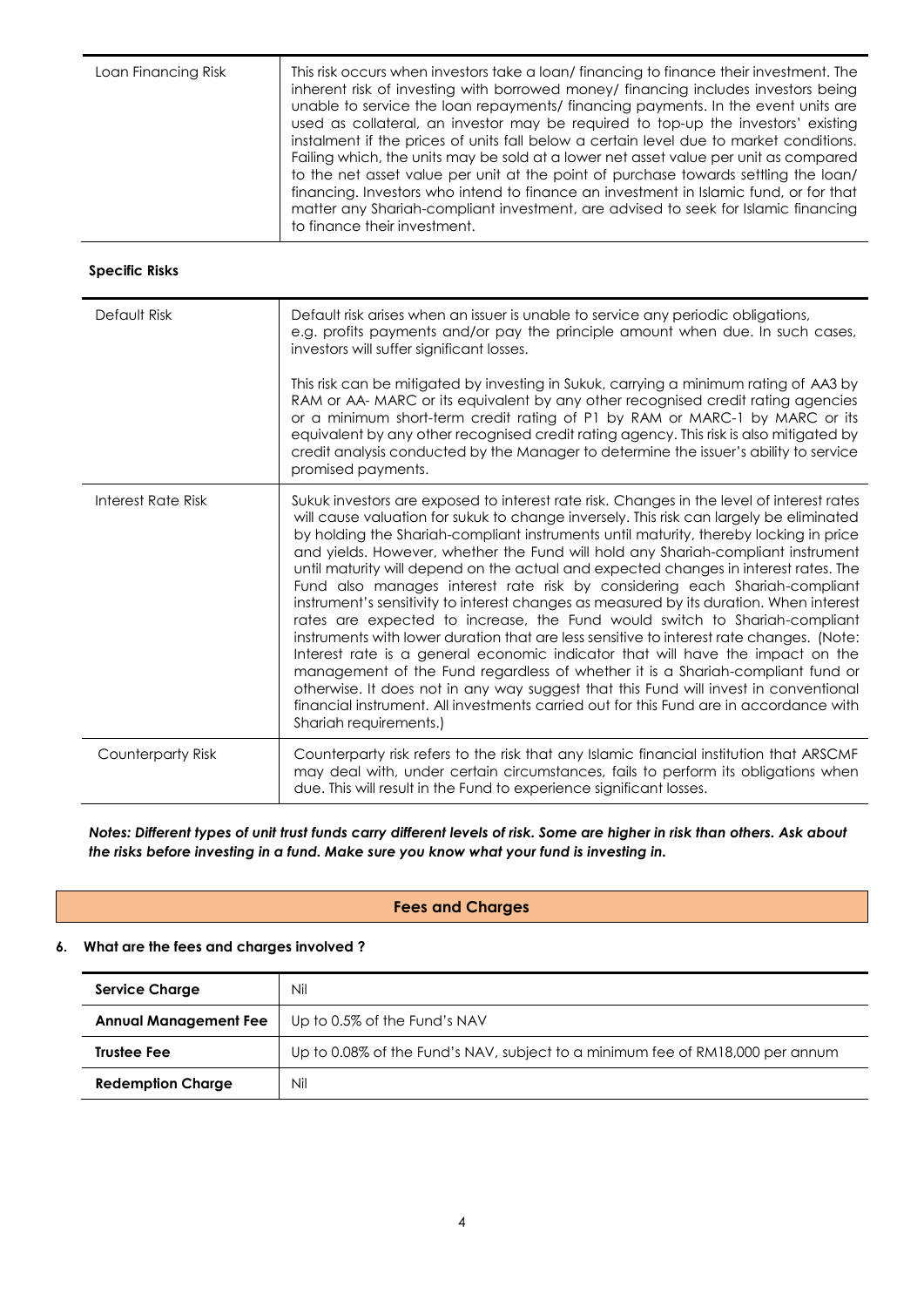| <b>Switching Charge</b>                         | Switching from ARSCMF to other fund managed by the Manager may or may not<br>incur switching charge.<br>Generally, no fees are charged on switching between fund that charge the same<br>amount of fees unless the fund being switched to have different Service Charge.<br>The fee charged will be based on the difference of the Service Charge between<br>the fund to be switched from and the fund to be switched to. Switching from<br>Shariah-compliant fund to a conventional fund is discouraged especially for Muslim<br>unit holders. |
|-------------------------------------------------|-------------------------------------------------------------------------------------------------------------------------------------------------------------------------------------------------------------------------------------------------------------------------------------------------------------------------------------------------------------------------------------------------------------------------------------------------------------------------------------------------------------------------------------------------|
| <b>Transfer Charge</b>                          | Nil                                                                                                                                                                                                                                                                                                                                                                                                                                                                                                                                             |
| <b>Other Charge</b>                             | Bank charges, courier charges and any other indirect charges incurred as a result of<br>redemptions will be borne by the investor.                                                                                                                                                                                                                                                                                                                                                                                                              |
| <b>Expenses directly related</b><br>to the Fund | Only expenses that are directly related to the Fund can be charged to the Fund.<br>Examples of related expenses are auditor's fee and tax agent's fee.                                                                                                                                                                                                                                                                                                                                                                                          |

#### YOU SHOULD NOT MAKE PAYMENT IN CASH TO A UNIT TRUST CONSULTANT OR ISSUE A CHEQUE IN THE NAME OF A UNIT **TRUST CONSULTANT.**

#### **Transaction Information**

#### **7. What are the transaction details ?**

| <b>Unit Transactions</b>                  | Units may be bought or sold daily on any Business Day which is a Dealing Day for the<br><b>Bursa Securities.</b>                                                                                                                                                                                                                                                                                                                                                                                                                                                                                                                                      |  |  |  |
|-------------------------------------------|-------------------------------------------------------------------------------------------------------------------------------------------------------------------------------------------------------------------------------------------------------------------------------------------------------------------------------------------------------------------------------------------------------------------------------------------------------------------------------------------------------------------------------------------------------------------------------------------------------------------------------------------------------|--|--|--|
| Minimum Initial<br>Investment             | RM1,000 or such amounts as the Manager may from time to time decide.                                                                                                                                                                                                                                                                                                                                                                                                                                                                                                                                                                                  |  |  |  |
| Minimum Additional<br>Investment          | RM1,000 or such amounts as the Manager may from time to time decide.                                                                                                                                                                                                                                                                                                                                                                                                                                                                                                                                                                                  |  |  |  |
| <b>Minimum Redemption</b><br><b>Units</b> | 1000 units or such amounts as the Manager may from time to time decide.                                                                                                                                                                                                                                                                                                                                                                                                                                                                                                                                                                               |  |  |  |
| <b>Cooling-off Right</b>                  | The right of the Unit Holders to obtain a refund of his investment in the Fund is within<br>six (6) Business Days commencing from the date of receipt of application by the<br>Manager. The Cooling off period shall exclude corporations/institutions, staff of the<br>Manager, ARB and its group of companies, and persons registered to deal in its unit<br>trust funds. For the avoidance of doubt, the Cooling off period is also not<br>applicable to any society, statutory body, local authority, trade union, cooperative<br>society, partnership, sole proprietor and any other unincorporated body,<br>organization, association or group. |  |  |  |
| <b>Redemption Period</b>                  | Redemption monies to be paid within two (2) Business Days after receipt by the<br>Manager of the request to redemption.                                                                                                                                                                                                                                                                                                                                                                                                                                                                                                                               |  |  |  |
| <b>Switching Facility</b>                 | The minimum switching amount is 1000 units. You need to keep a minimum balance<br>of 1000 units at all times or such amounts as the Manager may decide from time to<br>time.                                                                                                                                                                                                                                                                                                                                                                                                                                                                          |  |  |  |

*Notes: You can buy unit trusts either through a Unit Trust Consultant (UTC), Institutional Unit Trust Advisers (IUTA) or directly from Unit Trust Management Company (UTMC) or online, but each has different sales charge and level of service. Choose the one that best suits your needs. Only registered UTCs are allowed to sell unit trust funds. ARIM's UTC should show you a valid authorisation card confirming that he/she is registered with the Federation of Investment Managers Malaysia (FIMM). ARIM's UTC may represent other UTMC that uses a nominee system and your rights as a unit holder may be limited if you invest in unit trust funds through it. If the UTMC uses a nominee system, ask if your rights as a unit holder will be limited in any way.*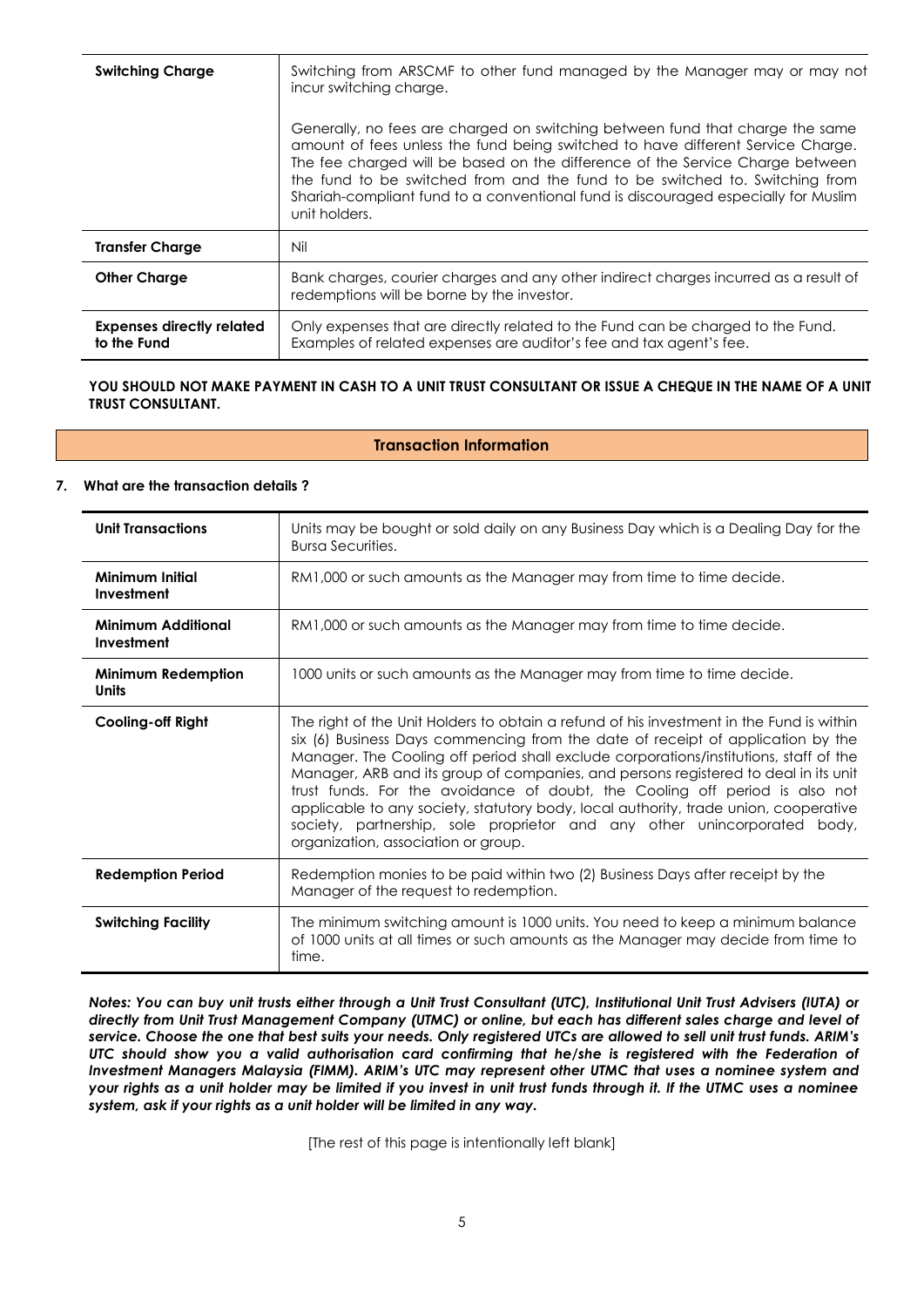#### **Valuations and Exiting from Investment**

#### **8. How often are valuations available ?**

The Fund will be valued on every Business Day and you may obtain NAV and prices of the Fund from the major daily newspaper, our website a[t www.arim.com.my,](http://www.arim.com.my/) calling our customer service at 03-26875200 or e-mail to us at [smd@arim.com.my.](mailto:sales@arim.com.my)

#### **9. How can I exit from this investment and what are the risks and costs involved ?**

To exit from this investment, you may withdraw from the Fund, switch out of the Fund or transfer your unit holdings to other investors. Please refer to the "Fees and Charges" and "Transaction Information" sections of the Prospectus for details on switching and transfer facility.

Withdrawals can be made from the Fund by completing a transaction form and sending it to our Approved Distributors or sending it directly to us. There is no restriction on the frequency of withdrawals. The amount that you will receive is calculated by the withdrawal value less the withdrawal fee, if any. That amount will be paid in RM within two (2) Business Days. Any applicable bank charges and other bank fees incurred as a result of a withdrawal by way of telegraphic transfer, bank cheque or other special payment method will be charged to you.

#### **Performance of the Fund**

#### **10. Average Total Return (in %)**

Below are Average Total Return of the Funds for 1 year and 3 years.

| 1-year | 3-year<br>$(30.04.20 - 30.04.21)   (30.04.18 - 30.04.21)$ |  |
|--------|-----------------------------------------------------------|--|
| 3.07%  | 3.88%                                                     |  |

#### *Basis of calculation for Average Total Return*

Average Total Return (%) = Total Returns / Number of Years Under Review

#### **11. ARSCMF Return vs Benchmark (Annualised)**

| As at 30th April | ARSCMF (%) | Benchmark (%) | Out/(Under)<br>Performance (%) |
|------------------|------------|---------------|--------------------------------|
| l-year           | 3.07%      | 0.29%         | 2.78%                          |
| 3-year           | 11.64%     | 3.61%         | 8.03%                          |

#### **Comment on Fund Performance**

For the financial year ended 30<sup>th</sup> April 2021, the Fund registered a 3.07% return compared to the benchmark return of 0.29%, thus outperformed the benchmark by 2.78%.

#### **12. Porfolio Turnover Ratio**

The Portfolio Turnover Ratio (PTR) indicates the frequency of turnover for a particular fund in any given calendar year. It is calculated by taking the average of acquisitions and disposal of securities divided by the average value of the Fund for the year calculated on a daily basis.

| <b>Financial Year</b> | 2021       | 2020       | 2019       |
|-----------------------|------------|------------|------------|
| PTR (time)            | 1.03 times | 2.22 times | 4.45 times |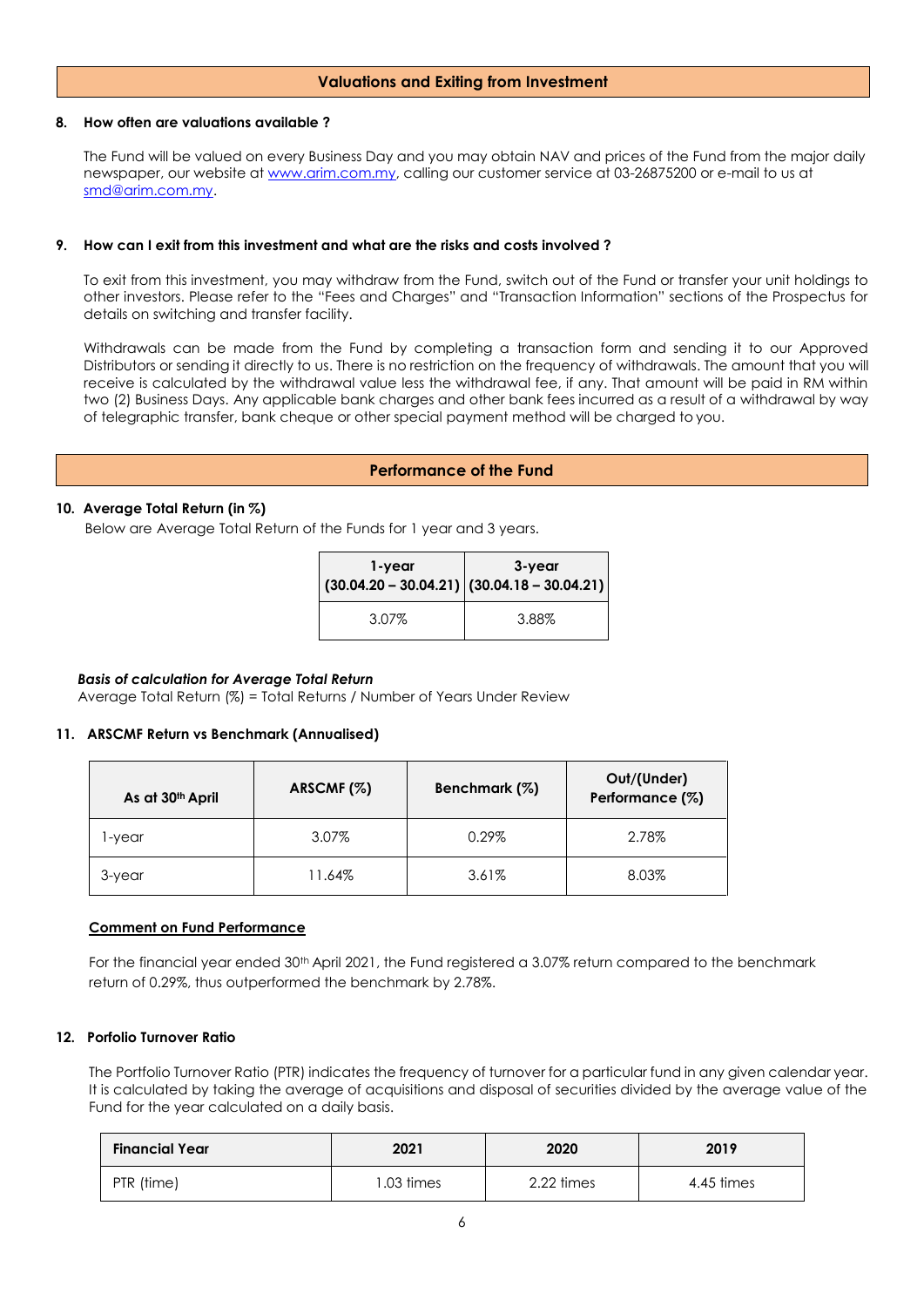The PTR was decrease for the FYE 30.4.2021 compared to previous year due to less bond transactions during the period under review.

#### *Basis of calculation for Portfolio Turnover Ratio*

Portfolio Turnover = (Total acquisition for the year + Total disposal for the year) / 2 Average value of the Fund for the year calculated on a dailybasis

#### **13. Distribution Record**

| <b>Financial Year</b>             | 2021 | 2020 | 2019 |
|-----------------------------------|------|------|------|
| Gross Distribution per Unit (sen) | 3.16 | 3.76 | 4.02 |
| Net Distribution per Unit (sen)   | 3.16 | 3.76 | 4.02 |

#### **PAST PERFORMANCE OF THE FUND IS NOT AN INDICATION OF ITS FUTURE PERFORMANCE.**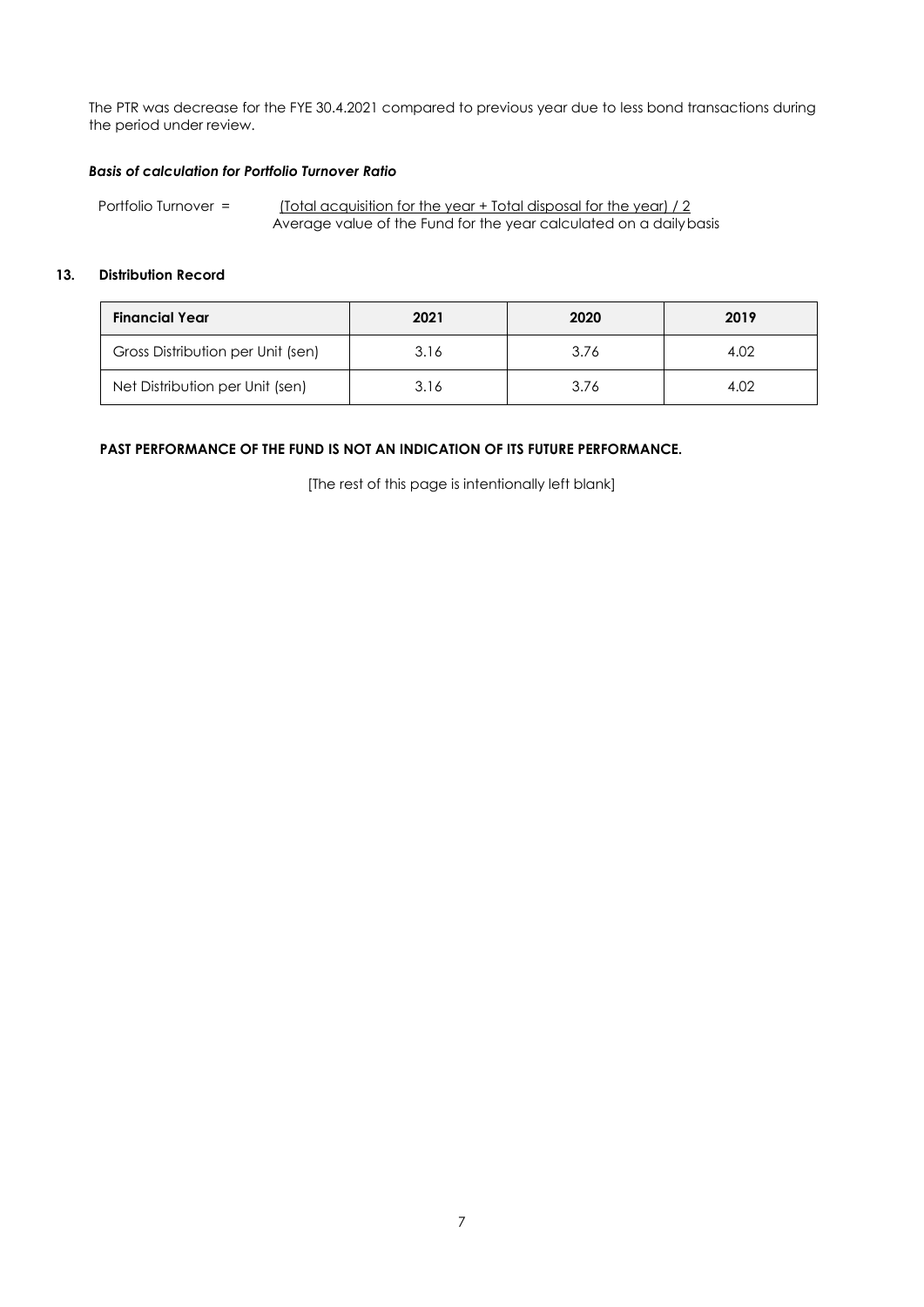#### **Contact Information**

#### **10. Who should I contact for further information or to lodge a complaint ?**

For internal dispute resolution, you may contact our customer service personnel :-<br>(a) via phone to  $\qquad \qquad$  : 03 - 2687 5200

(a) via phone to<br>(b) via fax to (b) via fax to : 03 - 2687 5399<br>
(c) via email to : smd@arim.com (c) via email to : [smd@arim.com.my](mailto:sales@arim.com.my) : AmanahRaya Investment Management Sdn Bhd Level 7 & 8, Wisma Amanah Raya No 2 Jalan Ampang 50508 Kuala Lumpur

If you are dissatisfied with the outcome of the internal dispute resolution process, please refer your dispute to the following bodies, details of which are as follows:

Federation of Investment Managers Malaysia (FIMM)'s Complaints Bureau:

| (a) via phone to                           | 03 - 2093 2600                             |
|--------------------------------------------|--------------------------------------------|
| (b) via fax to                             | 03 - 2093 2700                             |
| (c) via e-mail to                          | complaints@fimm.com.my                     |
| (d) via online complaint form available at | www.fimm.com.my                            |
| (e) via letter to                          | Legal & Regulatory Affairs                 |
|                                            | Federation of Investment Managers Malaysia |
|                                            | 19-06-1, 6th Floor Wisma Tune              |
|                                            | No. 19 Lorong Dungun                       |
|                                            | Damansara Heights                          |
|                                            | 50490 Kuala Lumpur                         |
|                                            |                                            |

OR

Securities Industries Dispute Resolution Center (SIDREC)

| (a) via phone to  | 03 - 2282 2280                                         |
|-------------------|--------------------------------------------------------|
| (b) via fax to    | 03 - 2282 3855                                         |
| (c) via email to  | $:$ info@sidrec.com.my                                 |
| (d) via letter to | Securities Industry Dispute Resolution Center (SIDREC) |
|                   | Unit A-9-1, Level 9, Tower A                           |
|                   | Menara UOA Bangsar                                     |
|                   | No.5, Jalan Bangsar Utama 1                            |
|                   | 59000 Kuala Lumpur                                     |
|                   |                                                        |

You can also direct your complaint to the SC even if you have initiated a dispute resolution process with SIDREC. To make a complaint, please contact the SC's Consumer & Investor Office:

| (a) via phone to Aduan Hotline at          | $: 03 - 62048999$              |
|--------------------------------------------|--------------------------------|
| (b) via fax to                             | $: 03 - 62048991$              |
| (c) via email to                           | : aduan@seccom.com.my          |
| (d) via online complaint form available at | www.sc.com.my                  |
| (e) via letter to                          | : Consumer & Investor Office   |
|                                            | Securities Commission Malaysia |
|                                            | No 3 Persiaran Bukit Kiara     |
|                                            | <b>Bukit Kiara</b>             |
|                                            | 50490 Kuala Lumpur             |
|                                            |                                |